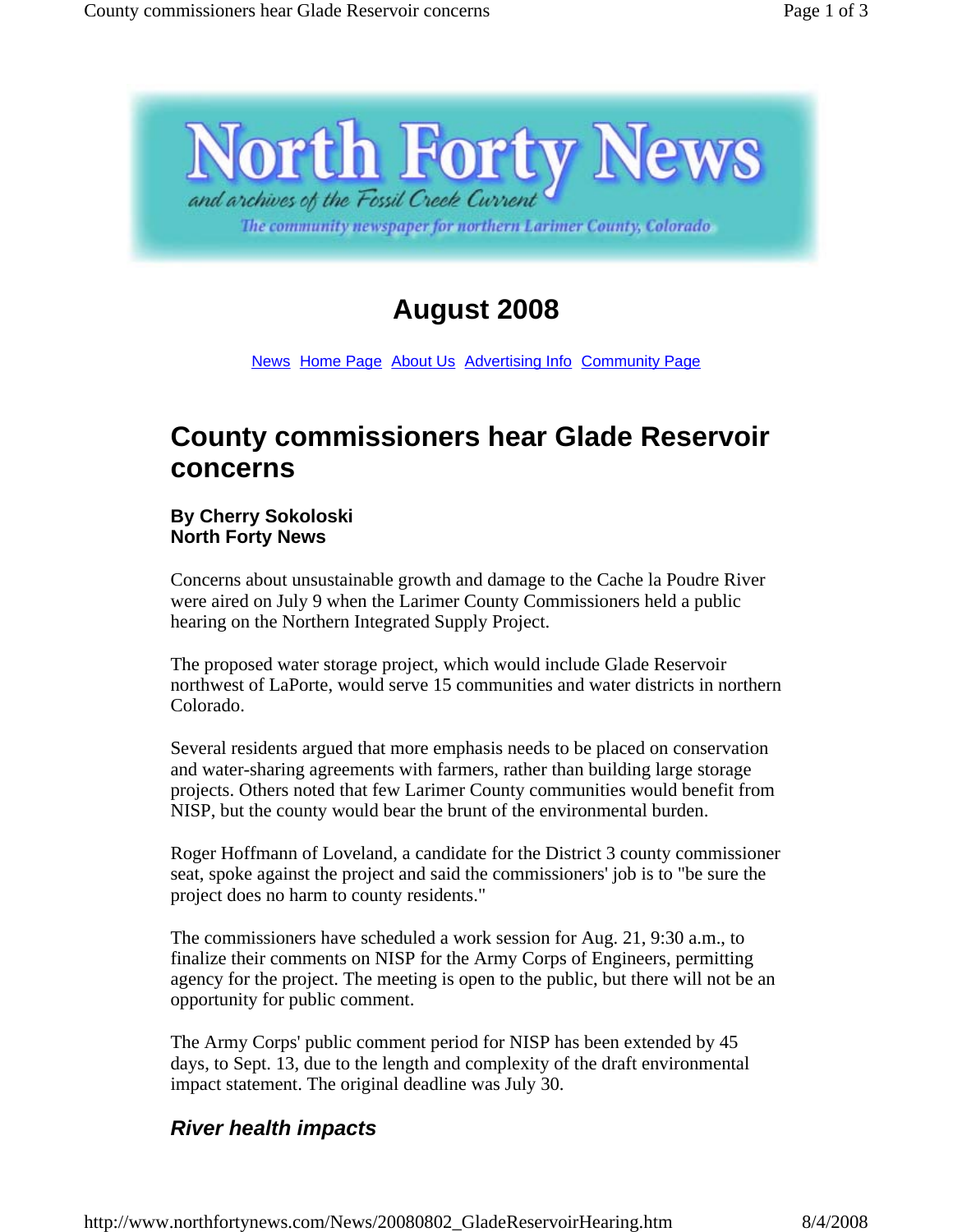At the July hearing, Nancy York of Fort Collins expressed concerns about water quality in the Poudre if Glade is built, noting that lower flows in the river would result in warmer water and more sedimentation.

"As a culture, we have to look at alternatives and efficiency," she said. "I believe in extreme conservation, especially with water."

Mandy Kotzman of LaPorte called the Poudre River "a great asset worthy of protection." She said growth is not necessarily good and that farmers don't have to sell their water if Glade isn't built. She also cited concerns about climate change and the geologic faults that exist at the proposed dam site.

Several others stated that the arid West can't support the kind of growth experienced in northern Colorado in recent years. Glen Colton of Fort Collins said residents should "draw a line in the sand and say we're not going to continue to take water out of the river to fuel this growth."

One speaker suggested using gravel pits for storage instead of large reservoirs.

Kevin Gertig, who is in charge of water development for Fort Collins, said the city has not taken a position yet on NISP. However, he listed several "significant impacts" the project would have on the city, including lower water quality, greater demands on the wastewater system, and impacts on recreation.

Johannes Gessler of Fort Collins said that if NISP isn't built, those holding other junior rights on the Poudre would be able to seek permits to use water from the river, and the public might not have an opportunity to comment. Such a scenario, he argued, "might have a bigger effect than NISP on flow rates." He urged the commissioners to seek mitigations from the NISP partners, including minimum streamflow in winter months and an occasional "flood event" during spring runoff.

A minority of speakers at the July 9 hearing spoke in favor of NISP. Mel Hilgenberg of Fort Collins urged the commissioners to show "visionary leadership" and support the alternative that includes Glade Reservoir.

Oliver Richardson of Fort Collins added that the Northern Colorado Water Conservancy District, coordinator of the project, is very reputable and that NISP is in line with the "spirit of the agreement hammered out in the '80s about offstream storage."

Brian Werner of Northern Water testified that NISP water is needed by growing communities along the Front Range and that NISP partners have already reduced their water consumption by 30 percent. The vast majority of agricultural organizations support NISP, he stated.

Werner also said that the NISP partners are open to looking at mitigations to lessen impacts on the Poudre River. When it comes to growth, he said, "It's better to prepare for it. Growth will happen whether or not NISP goes forward."